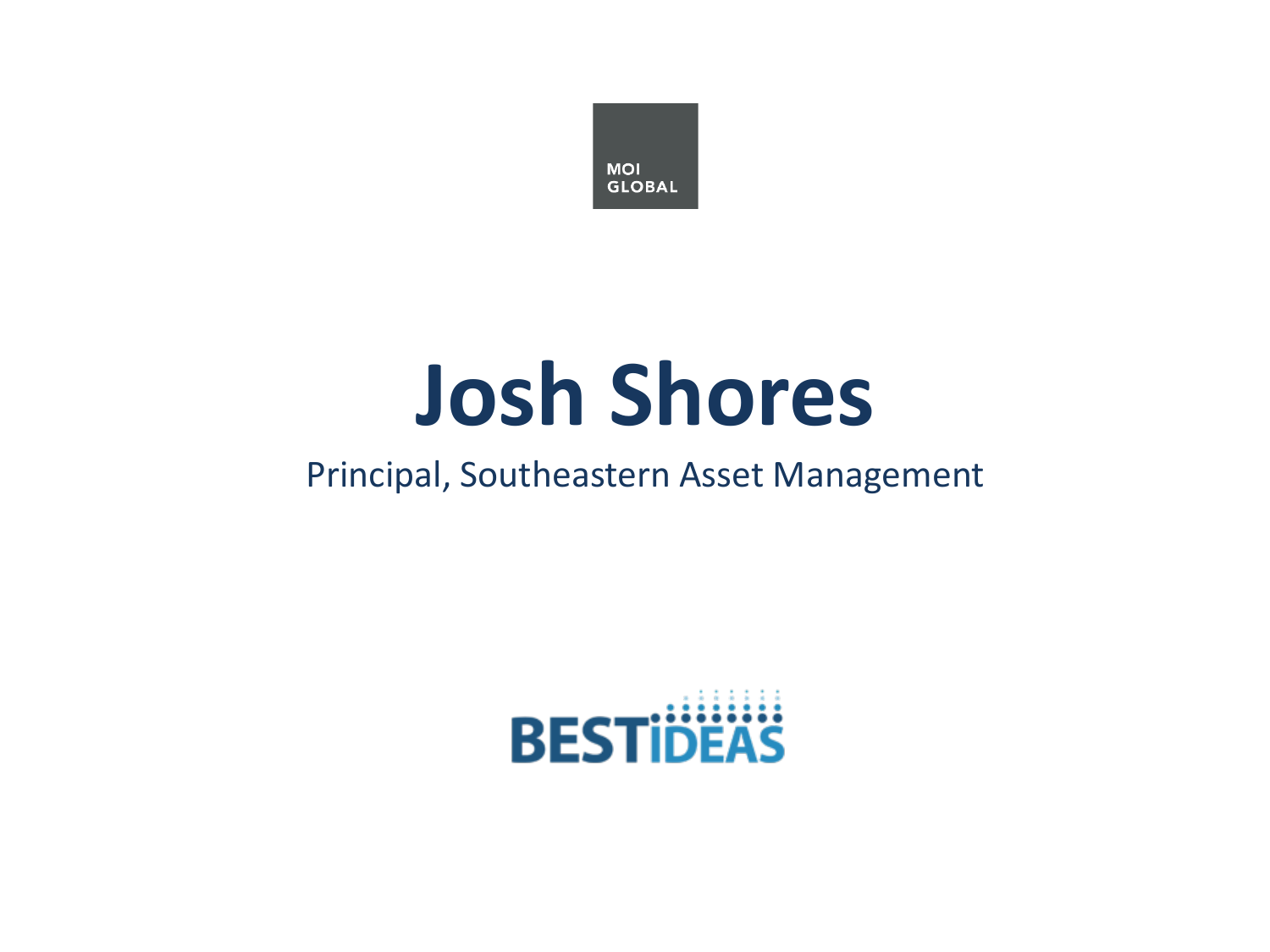# Glanbia

Manual of Ideas January 2021



For Institutional Use Only

Josh Shores, CFA Portfolio Manager and Principal

Long-Term / Concentrated / Engaged / Value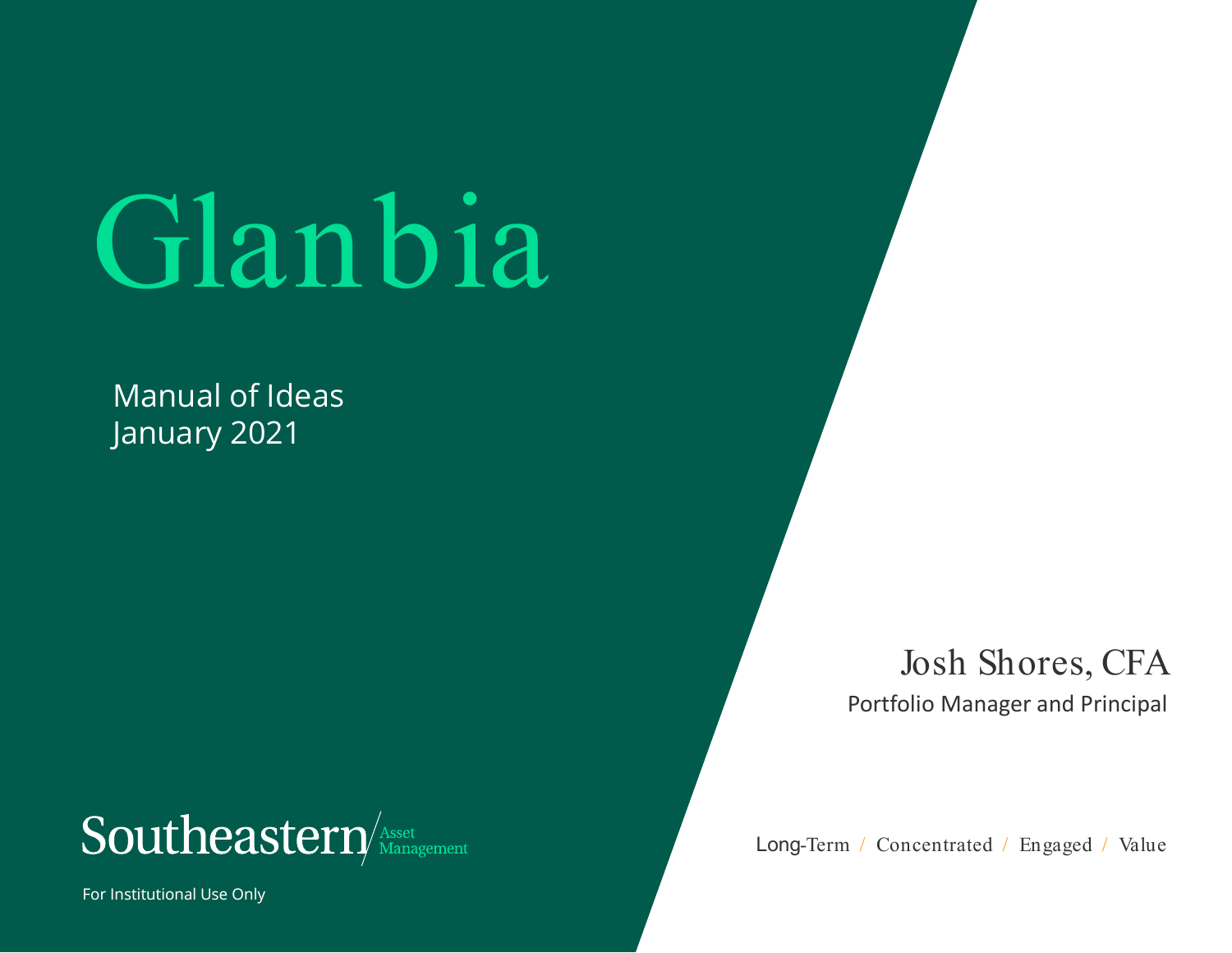## **Disclosure**

Further information about Southeastern Asset Management can be found in our ADV Part 2, available at [www.adviserinfo.sec.gov.](http://www.adviserinfo.sec.gov/) Statements regarding securities are not recommendations to buy or sell the securities discussed. The statements and opinions expressed are those of the speaker and are as of the date of this report. Current and future holdings are subject to risk and past performance does not guarantee future results.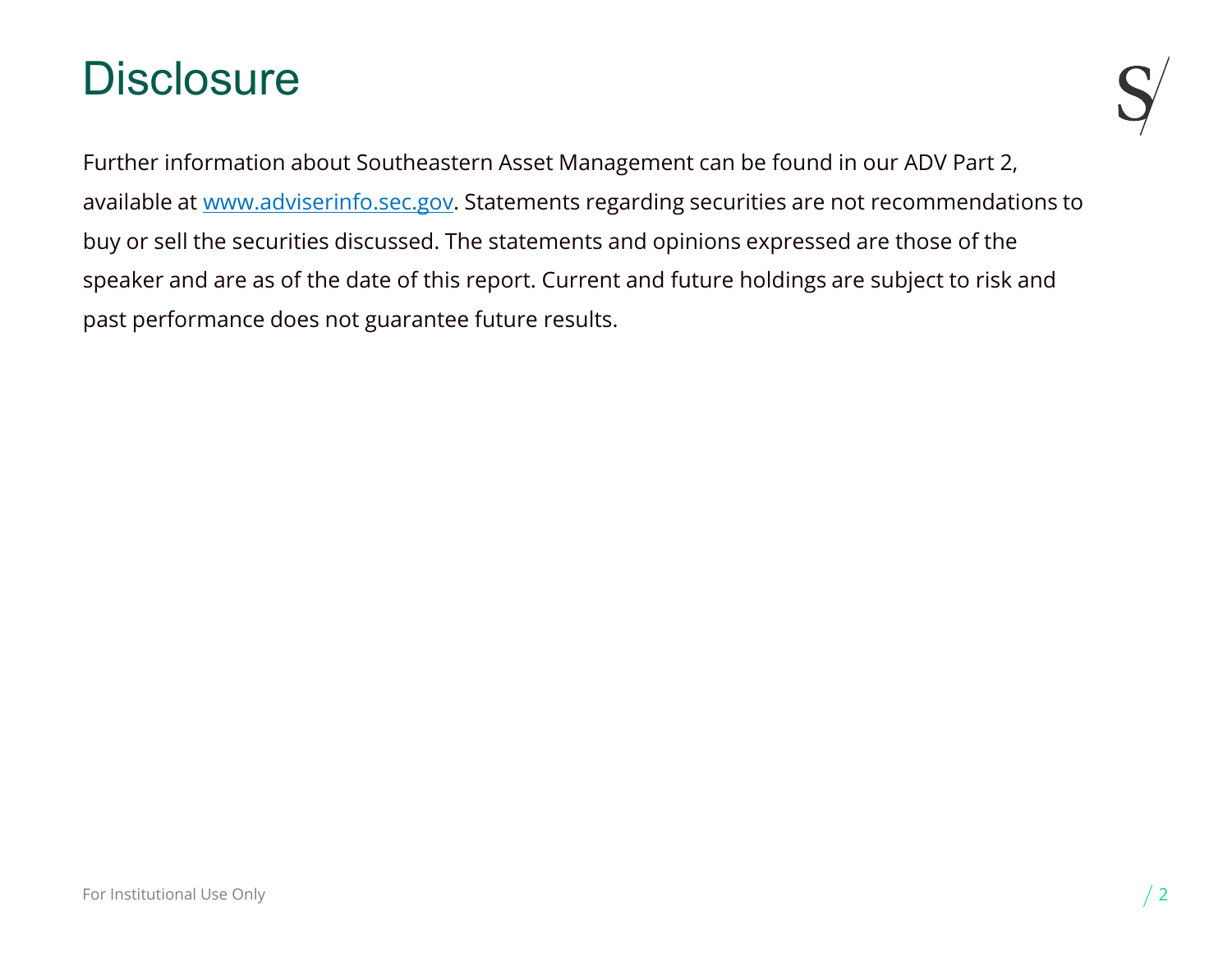## Glanbia History - 1.0



Originally an Irish dairy farming co-op, Glanbia has transformed into a global leader in Performance Nutrition and Nutritional Ingredients

- Post WWII Irish Dairy consolidation into Co-Operatives led to Avonmore Foods and Waterford Foods forming in the '60s. The two merged in 1997 forming Glanbia (name change in '99- derived from Gaelic for 'pure food'), a large scale, Irish dairy champion.
- **2000:** Cheese and Dairy Joint Venture model launched with Aug 2000 deal JV with Leprino in the US, the largest global mozzarella producer (Think Domino's and Papa Johns). Subsequent JVs with Southwest Cheese (US), Glanbia Cheese EU.
- **2003:** M&A bolsters existing nutritional capabilities, the start of standalone segment.
- **2008:** Acquired Optimum Nutrition- today the # 1 Performance Nutrition Brand in the US. Essentially vertical integration to capture what had been a byproduct, whey.
- **2010-2012:** Glanbia Ireland formed, Irish primary dairy processing assets and original legacy of the business placed in JV with founding Glanbia Co-Op at 60% controlling stake, frees up capital in the plc to pursue investments in value added ingredients and brands. Co-Op goes from over 50% ownership and control to 39%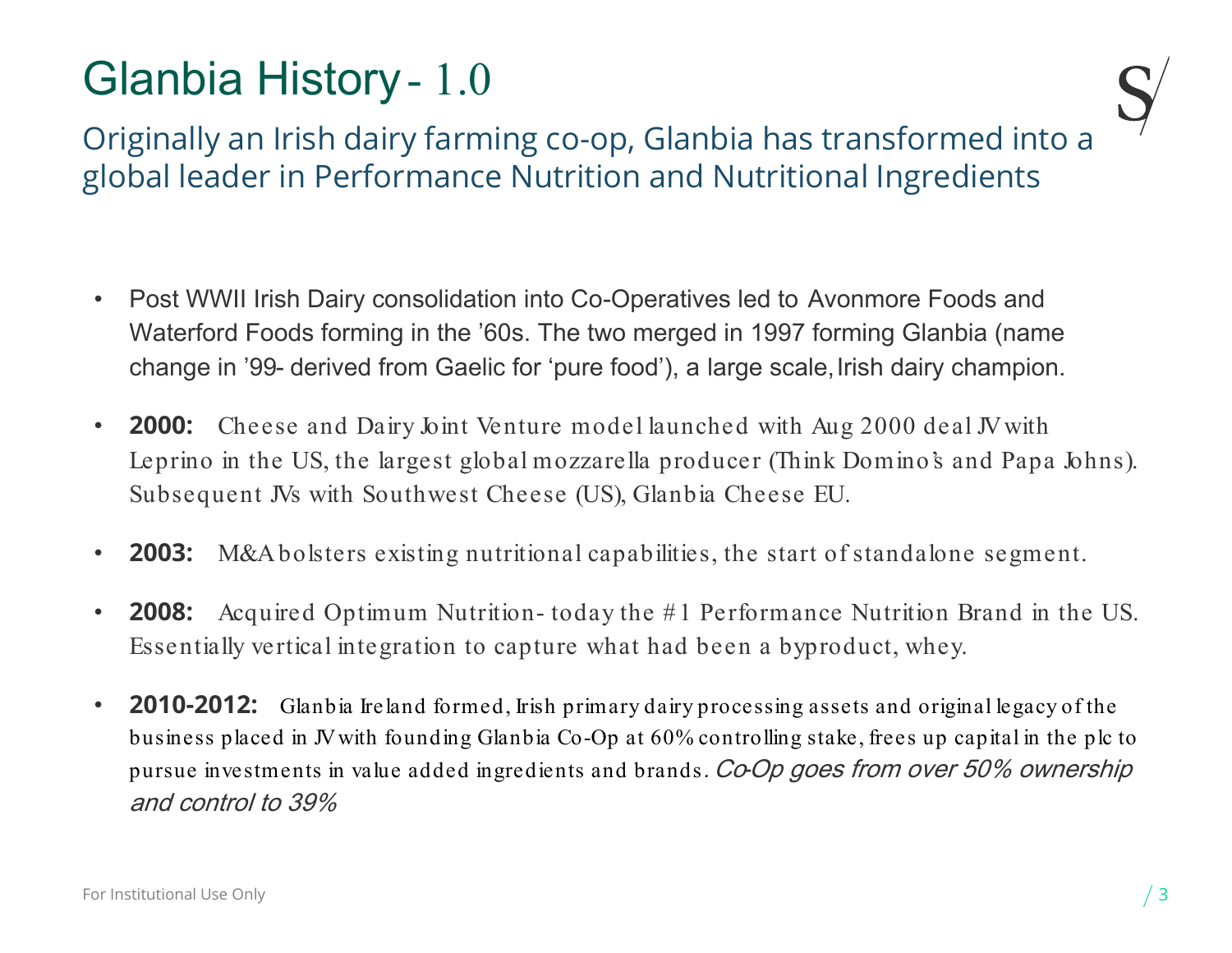## Glanbia History - 2.0



Originally an Irish dairy farming co-op, Glanbia has transformed into a global leader in Performance Nutrition and Nutritional Ingredients

- **Nov 2013:** Legendary boss, John Moloney, retires after a 12-year run at 24.2% share price CAGR
- **2017:** The Big JV formation of Dairy Ireland JV with the Co-Op buying 60% for €112mm, reduces Co-Op ownership of PLC to 33.5%
	- $\triangleright$  Subsequent share reductions take the Co-Op to the current  $\sim$ 29% level
- **2018:** Slim Fast acquisition #2 Lifestyle Brand in the US Today. Clear split between Global Performance Nutrition (GPN) and Nutritional Solutions (NS)
- **2019-2020:** Nutritional Solutions bolt-on deals, a step towards the scale, diversity of offerings away from dairy, plus higher quality, to increasingly stand on its own.
- **2020:** The Board of Directors becomes non-Co-Op controlled for the first time with an independent Chair and less than half of directors from the Co-Op. The company launches its first ever share repurchase program.
	- $\triangleright$  COVID-19 decimates the high street shutting down specialty outlets, bankrupting GNC, and severely curtailing on-the-go demand.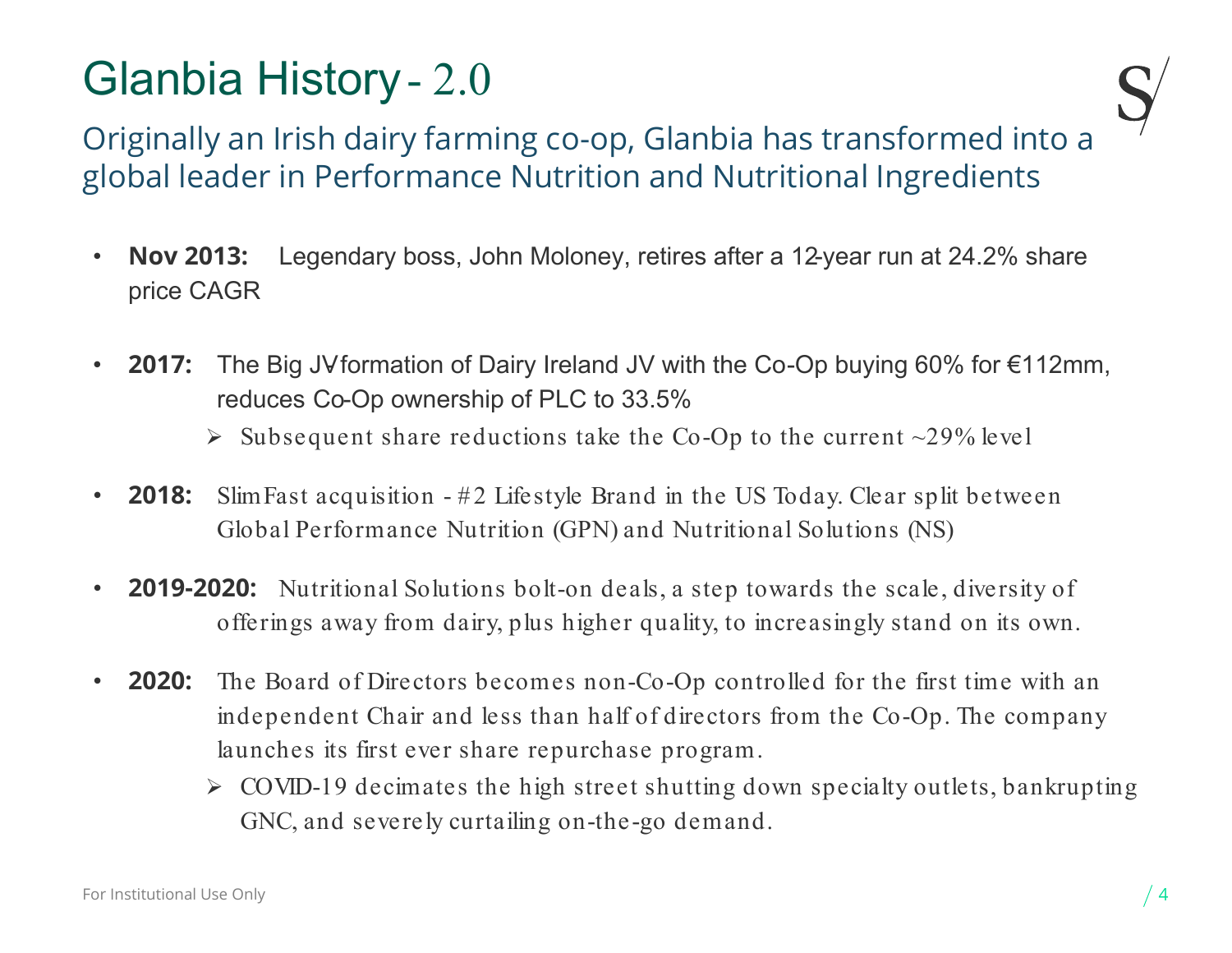## Glanbia Today

Misunderstood, undervalued opportunity to turnaround GPN, focus on NS growth and M&A potential, with dairy and cheese JVs providing an annuity profit stream

#### Glanbia Performance Nutrition

#### **~€1.2 billion revenue at lowmid double-digit margins**

GPN holds the #1 brand in the coveted US Performance Nutrition space with Optimum Nutrition and, the #2 brand in the Lifestyle space with SlimFast, and the leader in plant -based products, Amazing Grass.

Other brands include : ABB, BSN, Isopure, Nutramino , Think!.



#### **Nutritional Solutions**

#### **~€0.8 billion revenue at midteens margin potential**

NS is a provider of ingredients and nutritional solutions to the food and beverage industry. The majority of profits from Vitamins & Minerals Pre-Mixing with the balance from Specialty Dairy Ingredients, Beverage Flavour solutions and other.



#### Joint Ventures

#### **Adj ~€2.4 billion revenue, ~€80 million net profit**

In aggregate an underrecognized ~€80mm in pre -tax profits, much of it below the EBIT line and missed in EBIT and EBITDA estimates. Consists of:

- US Cheese
- Glanbia Ireland
- MWC- Southwest Cheese
- Glanbia Cheese UK
- Glanbia Cheese EU

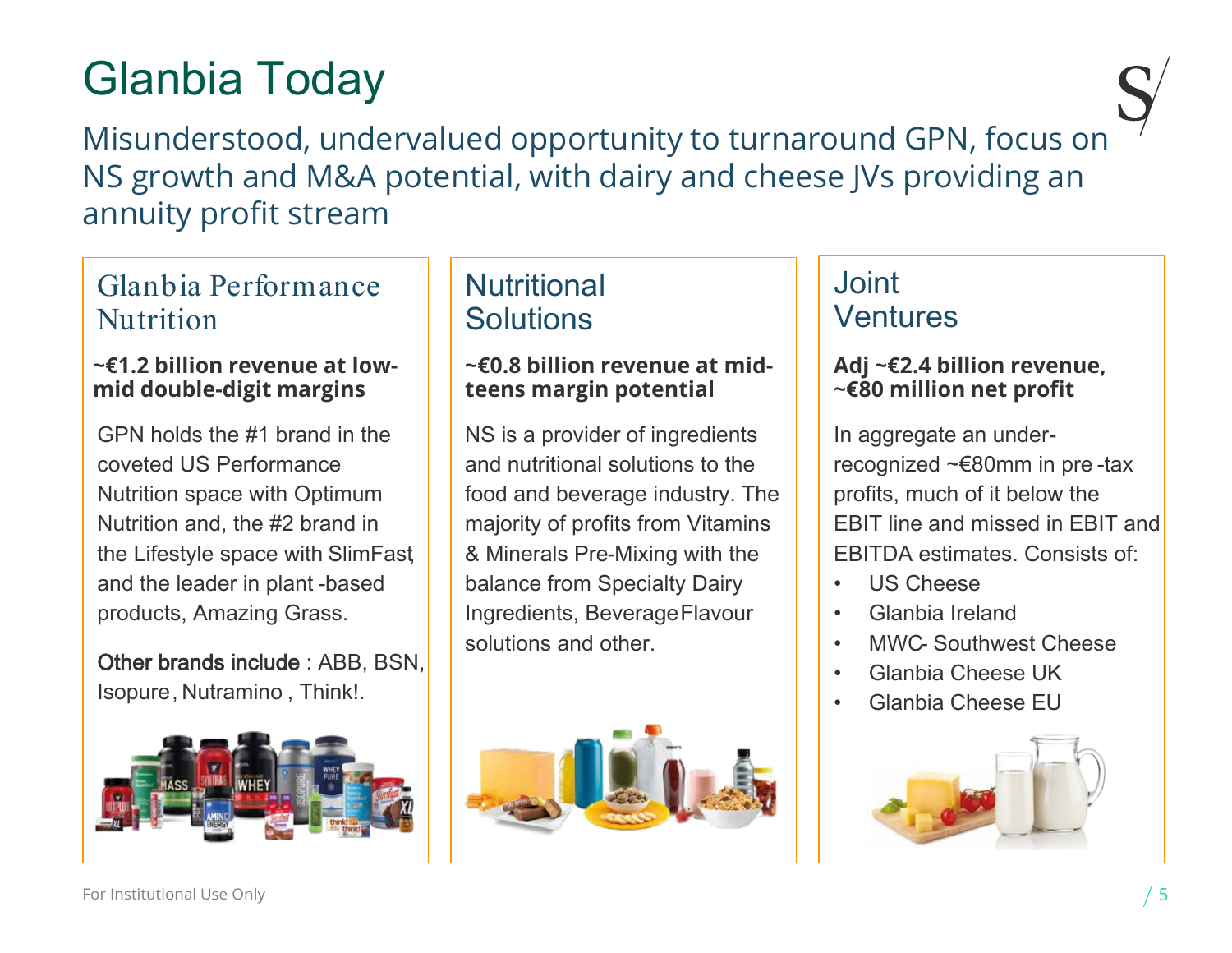## What Went Wrong (Not a Comprehensive List!)

#### Badly Missed Targets

- In 2018 projected €6bn in revenue by 2022
- Today, consensus 2022 revenue estimates are €4.1 bn



#### **2022 Ambition**

#### Accounting Change Complexity

- In 2019 IFRS 15 required the RECONSOLIDATION of US Cheese, a 50/50 JV
- Recognition of 100% of Southwest Cheese sales within Glanbia Nutritionals but only 50% EBIT
- Dilutes accounting margins with no real change to EBITDA or underlying value

#### **IFRS 15 update**

Pro-forma impact on 2018 results

| €'m                          |                         |                          |                   |  |  |  |  |
|------------------------------|-------------------------|--------------------------|-------------------|--|--|--|--|
| <b>Glanbia Nutritionals</b>  | 2018<br><b>Reported</b> | <b>IFRS 15</b><br>impact | 2018<br>Pro-forma |  |  |  |  |
| <b>Nutritional Solutions</b> | €527m                   | €50 $m$                  | €577m             |  |  |  |  |
| <b>US Cheese</b>             | €680m                   | €734m                    | €1,414m           |  |  |  |  |
| <b>Total Revenue</b>         | €1,207m                 | €784m                    | €1,991m           |  |  |  |  |
| <b>EBITA</b>                 | €112m                   |                          | €112m             |  |  |  |  |
| <b>EBITA margins</b>         | 9.3%                    |                          | 5.6%              |  |  |  |  |

#### Global Pandemic

COVID-19 disruptions are the nail in the coffin for specialty retailers like GNC while curtailing on-the-go consumption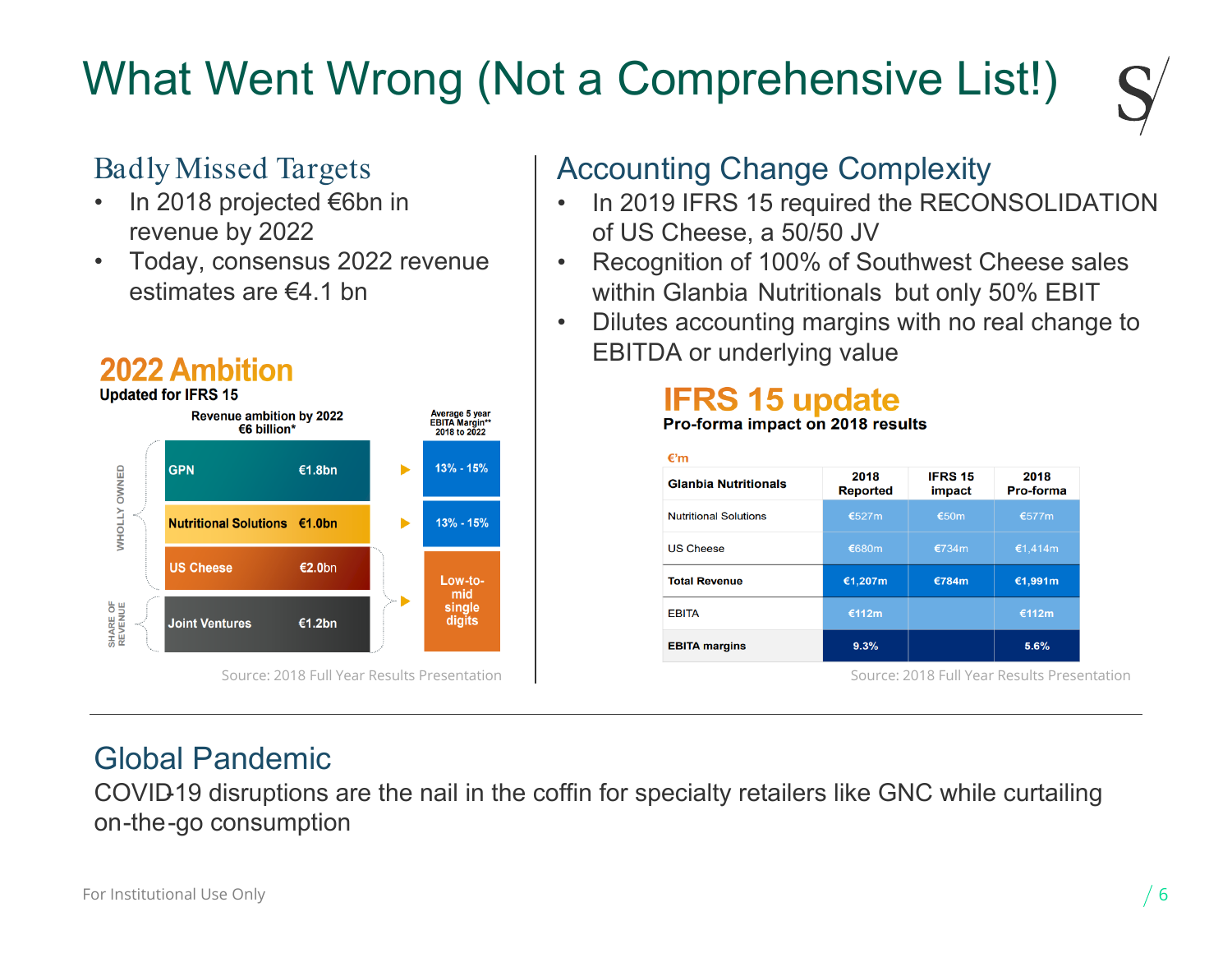## Resulting in…



## Earnings estimates cratered and the share price dropped by over 60% peak to trough

#### Earnings Estimates vs. Stock Price



Source: Bloomberg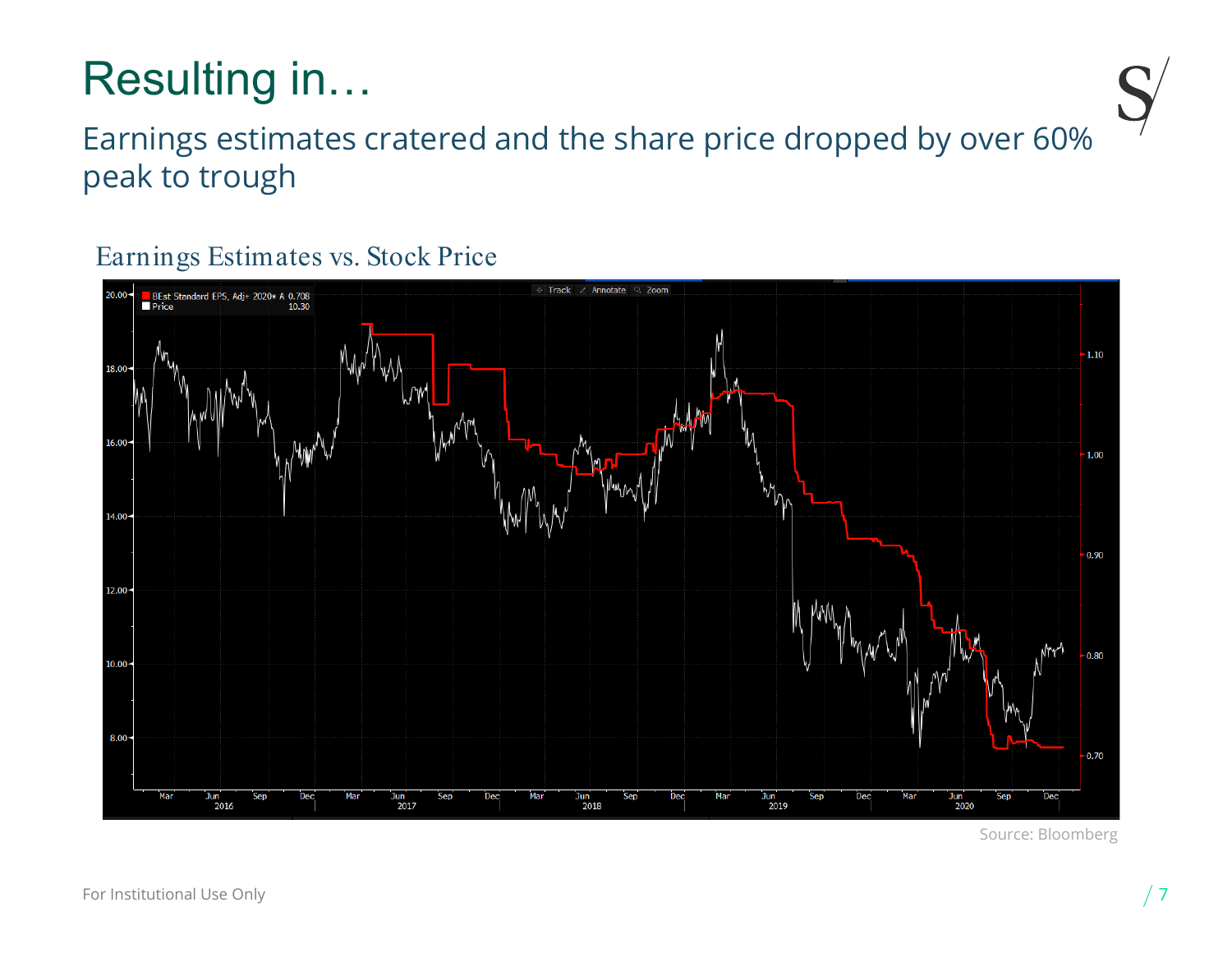## What has Changed?



After a difficult 5 years, damaged credibility, and abysmal stock price performance, why is Glanbia interest today?

- Board and Governance Changes- reputation for sleepy provincialism starting to change?
- Structural Changes-
	- GPN split into Lifestyle & Performance, recognizing the disparate dynamics. New, quality people brought into lead this effort.
	- NS gaining scale and diversification and credibility with organic growth and active bolt-on strategy.
	- First share repurchase ever. Impressive cash generation even in 2020.
- Strong balance sheet providing safety and flexibility.
- Coiled Spring- after a poor several years and a challenging 2020 at least provides easy comps. Costs have been cut, GPN SKUs heavily rationalized, Int'l business cleaned up, channels streamline to focus on e -channel, big box, and grocery= high contribution margin potential for robust earnings surprises.
- Finally- clear valuation mismatch with comps. We believe this will be closed by company performance or, inevitably, strategic actions.

Source: Bloomberg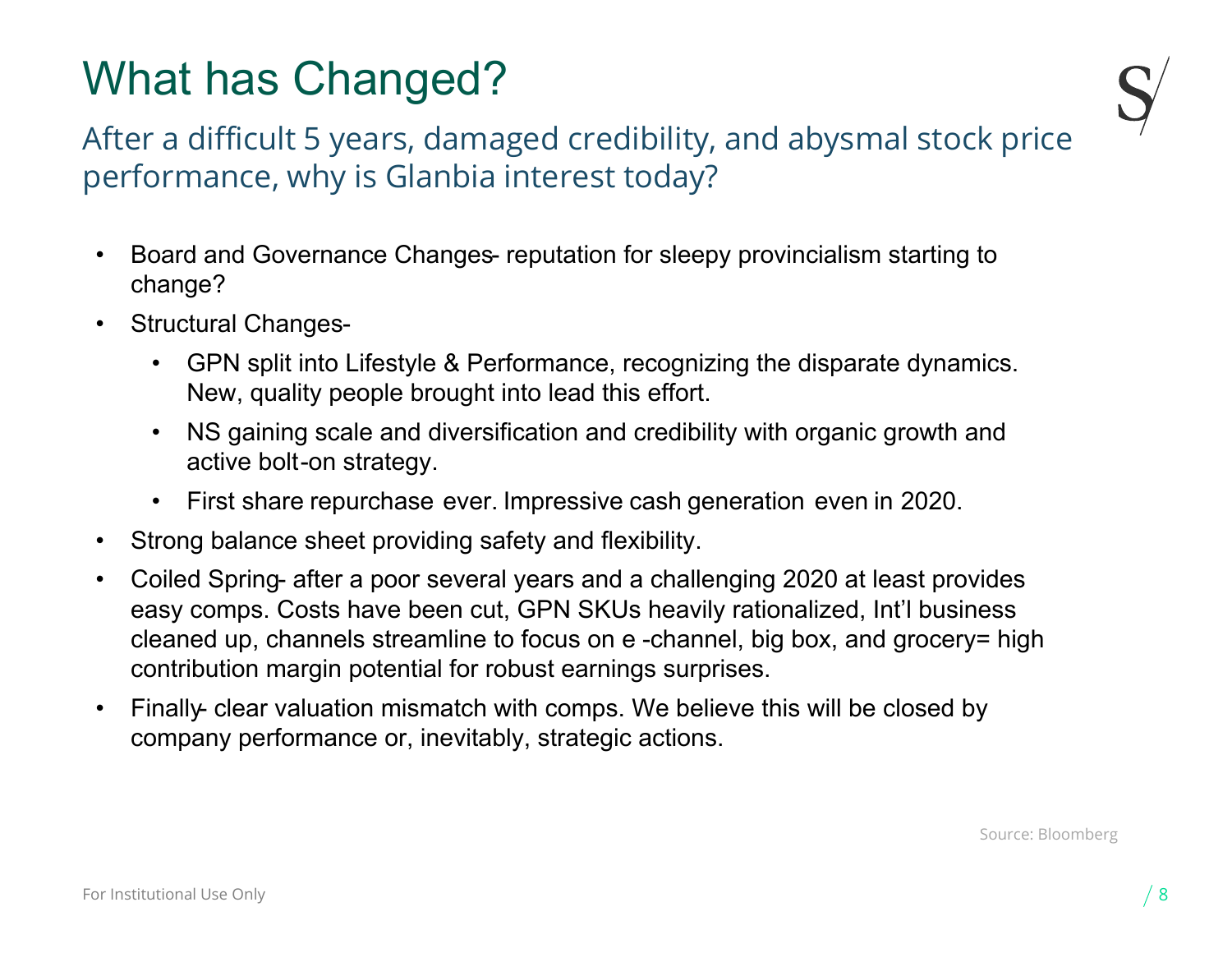## Comparable Multiples



The gap between peers is wide, but also deceptive *- remember the JVs.*

#### Comparable Performance Nutrition Companies, NTM Multiples

|                          | <b>EV/EBIT</b> | P/E   | <b>EV/EBITDA</b> | <b>EV/Sales</b>                            |
|--------------------------|----------------|-------|------------------|--------------------------------------------|
| <b>Glanbia PLC</b>       | $19.7x/12.9x*$ | 12.2x |                  | $12.3x/10.3x^{*}$ 0.97x/0.83x <sup>*</sup> |
| <b>BellRingBrands</b>    | 22.6x          | 32.1x | 18.9x            | 3.69x                                      |
| <b>Simply Good Foods</b> | 20.6x          | 27.1x | 17.9x            | 3.44x                                      |
| <b>AVERAGE</b>           | 21.6x          | 29.6x | 18.4x            | 3.60x                                      |

## Aspirational Nutritional Solutions Companies, NTM Multiples

|                | <b>EV/EBIT</b> | P/E   | <b>EV/EBITDA</b> | <b>EV/Sales</b> |
|----------------|----------------|-------|------------------|-----------------|
| <b>DSM</b>     | 25.1x          | 26.9x | 16.3x            | 3.17x           |
| Kerry          | 27.4x          | 30.1x | 21.0x            | 3.15x           |
| <b>AVERAGE</b> | 26.2x          | 28.5x | 18.6x            | 3.20x           |

Source: Bloomberg estimates as of Jan. 12th 2021

\*- first figure is consensus as reported, second includes JV share and Amortization/Impairments for EBIT line, JV Pro Forma for Sales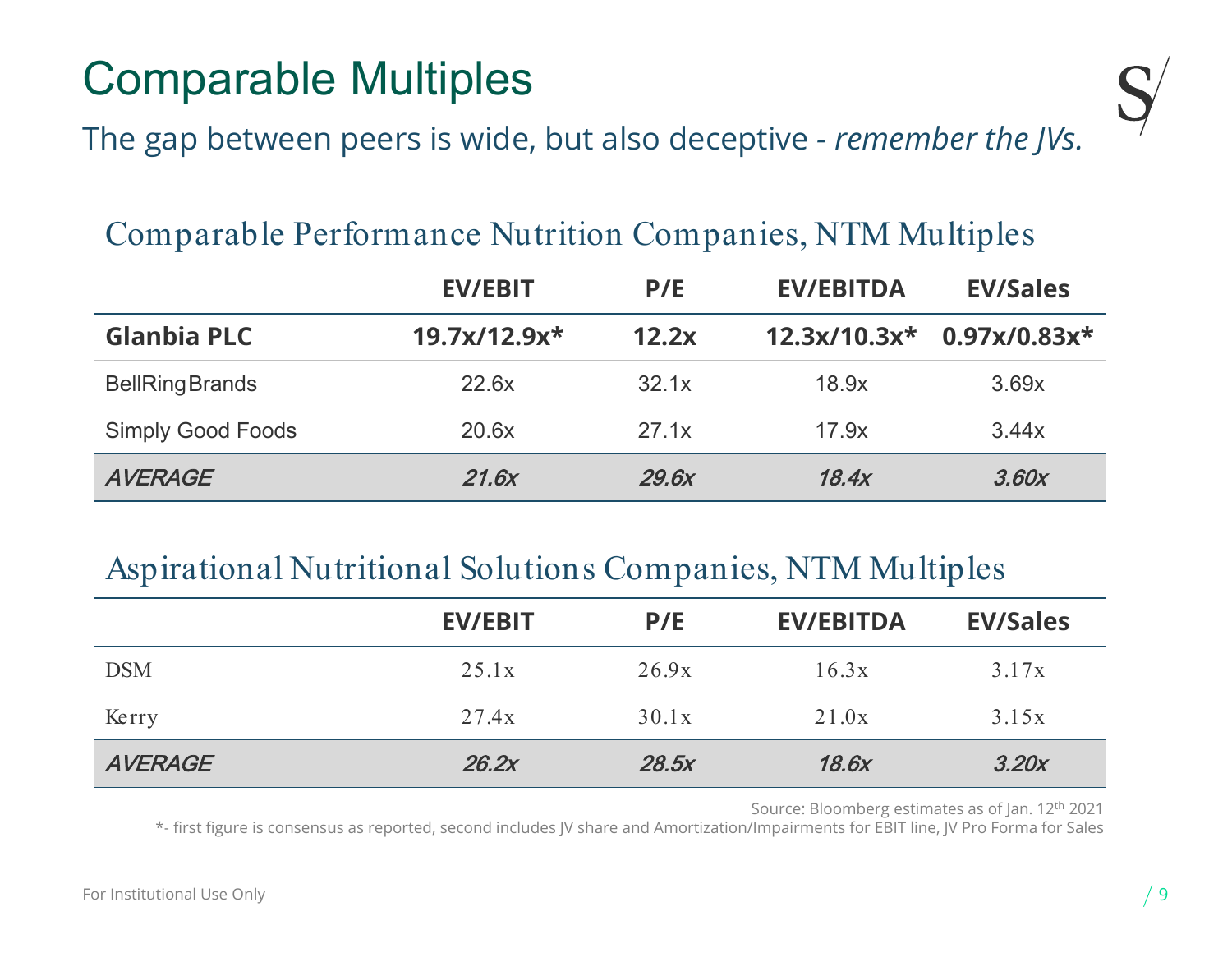## Nutritional Solutions Universe



NS has the potential to be closer to DSM and Kerry versus its current implied spot at the bottom of the list

#### 50 45 40 35 30 25 20 15 10 5 0 DuPont Clariant Symrise Arkema Glanbia Lonza Croda Kerry DSM PPG  $\overset{\sqcup}{\equiv}$ Henkel BASF Solvay Evonik Novozymes chr. Hansen EMS-Chemie nebuevia Novozymes Akzo Nobel Johnson Matthey Johnson Matthey Lanxess Chr. Hansen EMS-Chemie Givaudan Akzo Nobel

Forward P/E Comparison

Source: Bloomberg estimates, 2021 Price/EPS Adj ratios as of Jan 12th, 2021